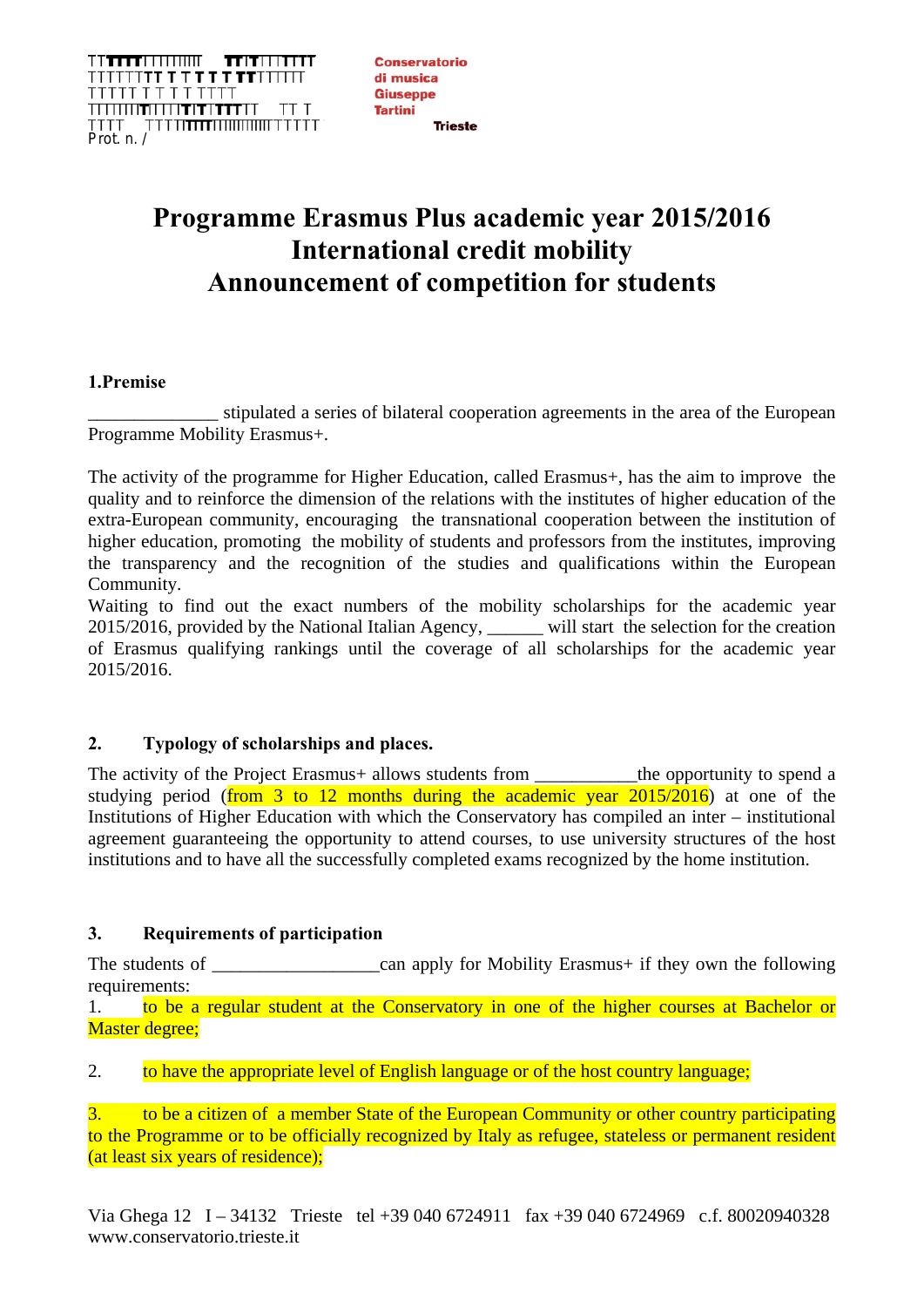TT**TTT**TITIIIIIIT  $\mathbf{H}$  in the  $\mathbf{H}$ ┆┆<sup>╤</sup>┇┇┇**╅╈╶╸╅╻╸┪╺╅╅**┆┆┆┆┪<br>┍┍┍┍┍╶┍╶┍╶┍╶ Prot. n. /

**Conservatorio** di musica Giusenne **Tartini** 

4. to be not beneficiary, ate the same time, of another community contribution coming from other mobility programs;

Erasmus+ enables students to study or train abroad more than once as Erasmus students as long as the minimum duration for each activity (e.g. 3 months for studies) and a total maximum of 12 months per study cycle is respected.

However, higher education institutions could give lower priority to students who have already benefited from a mobility period in the same study cycle (under LLP – Erasmus programme, Erasmus Mondus or Erasmus+).

Note: Students who follow long cycle or one-cycle study programmes can be mobile for up to 24 months during their studies.

# **4. Recognition of study abroad**

The recognition of the studies carried out abroad is based on the exams and works that have been done as follow:

- 1. The educational activities including the successful passed exam, and pertinent credits, related to the study plan of the student and arranged with the coordinators of the agreements, should be recognized by the home university;
- 2. The educational activities including the successful passed exam, and pertinent credits, not related to the study plan of the student but arranged with the coordinators of the agreements, should be recognized by the home university;
- 3. The educational activities, carried out without exam, related to a subject included in the study plan of the student, and arranged with the coordinators of the agreements, should be recognized by the home university, with a partial adaptation of the study plan, considering the certificated educational programme carried out abroad.

The educational activities, and pertinent credits, carried out without exam, related to a subject not included in the study plan of the student, but arranged with the coordinators of the agreements, should be recognized by the home university within the "external educational activities" foreseen in the study plans of each School.

It is necessary to consult the coordinators teachers in order to obtain a previous consent before the compiling of the individual study and/or research plan.

# **5. Form for participation**

The students that are interested may participate according to the following procedure:

- **1.** Submit the application for the internal selection, filling up the form (Enclosed 1) from the website of \_\_\_\_\_\_\_\_\_, , the activity that the student wants to do at the host Institute, listing the study courses that the student would attend, and, in case of successful passed exam, the request for the recognition in the study plan. The application should be presented at the Protocol Office for the registration within the **31 of October 2015;**
	- 2. Enclose a certificate of enrolment with all successful passed exams;

Via Ghega 12 I – 34132 Trieste tel +39 040 6724911 fax +39 040 6724969 c.f. 80020940328 www.conservatorio.trieste.it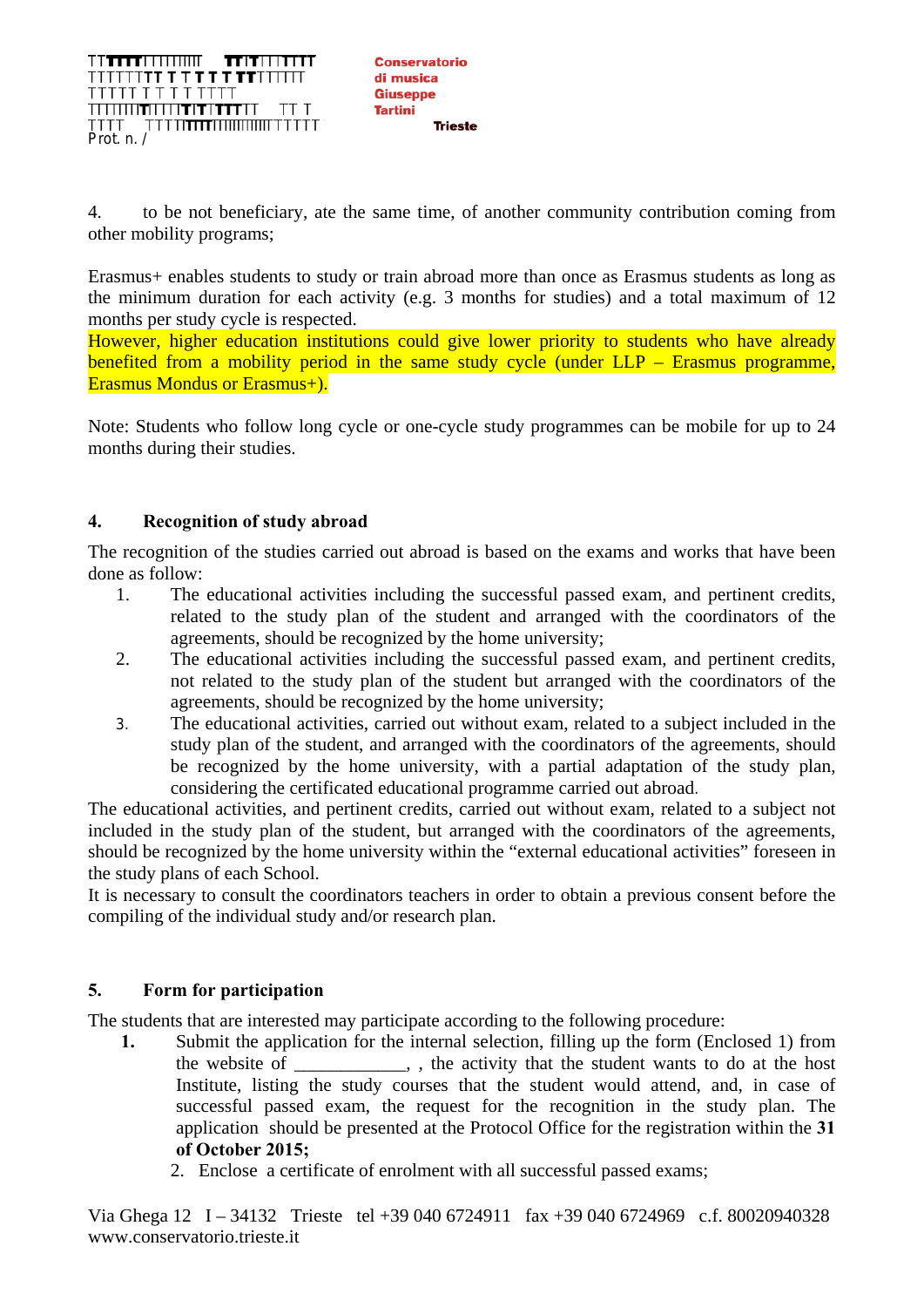TT**TTT**TITIIIIIIT  $\pi$ itii i $\pi$ it ┆┆<sup>╤</sup>┇┇┇**╅╈╶╸╅╻╸┪╺╅╅**┆┆┆┆┪<br>┍┍┍┍┍╶┍╶┍╶┍╶ <del>™™™™™™™™™™</del> Prot. n. /

**Conservatorio** di musica Giusenne **Tartini** 

- 3. Enclose a CV (Europass format);
- 4. Enclose a Letter of Motivation;

## **6. Selection**

The selection will be made by a teachers' commission with the following criteria:

- 1. Individual motivation
- 2. CV Europass
- 3. Knowledge of the foreign language
- 4. The average of the marks exams with specific reference to those that are characterising of the study programme
- 5. Number of the successful passed exams

The first criterion of selecting students must be academic merit, but with equivalent academic level preference should be assigned from less advantaged socio - economic backgrounds.

## **7. Publication of the list with selected students**

The lists containing the selected students are affix from the beginning of the date \_\_\_\_\_\_\_until

\_\_\_\_\_\_\_\_\_\_\_\_\_\_\_. In case the student doesn't want to accept the scholarship has to write a letter to the Erasmus office as soon as possible, and the Erasmus office will arrange for eventual reserves.

## **8. Acceptance and signing of the contracts**

**Within 10 day**s from the publication the selected student must:

- a) Communicate the acceptance of the scholarship signing the specific form available at the Erasmus Office of and engage himself/herself to accept the destination for and engage himself/herself to accept the destination for which he/she has been chosen
- b) Present the following documents to the administrative office:
	- 1. Letter of Motivation (in English)
	- 2. Recording CD or other publications
	- 3. Learning agreement already filled in
	- 4. Application form already filled in
	- 5. Three passport photos

The documentations must arrive at Conservatory "G. Tartini" within the **30th of November 2015**.

## **9 Documentation for abroad study**

The student has to present the following documents to the foreign institution:

1. A valid ID card or passport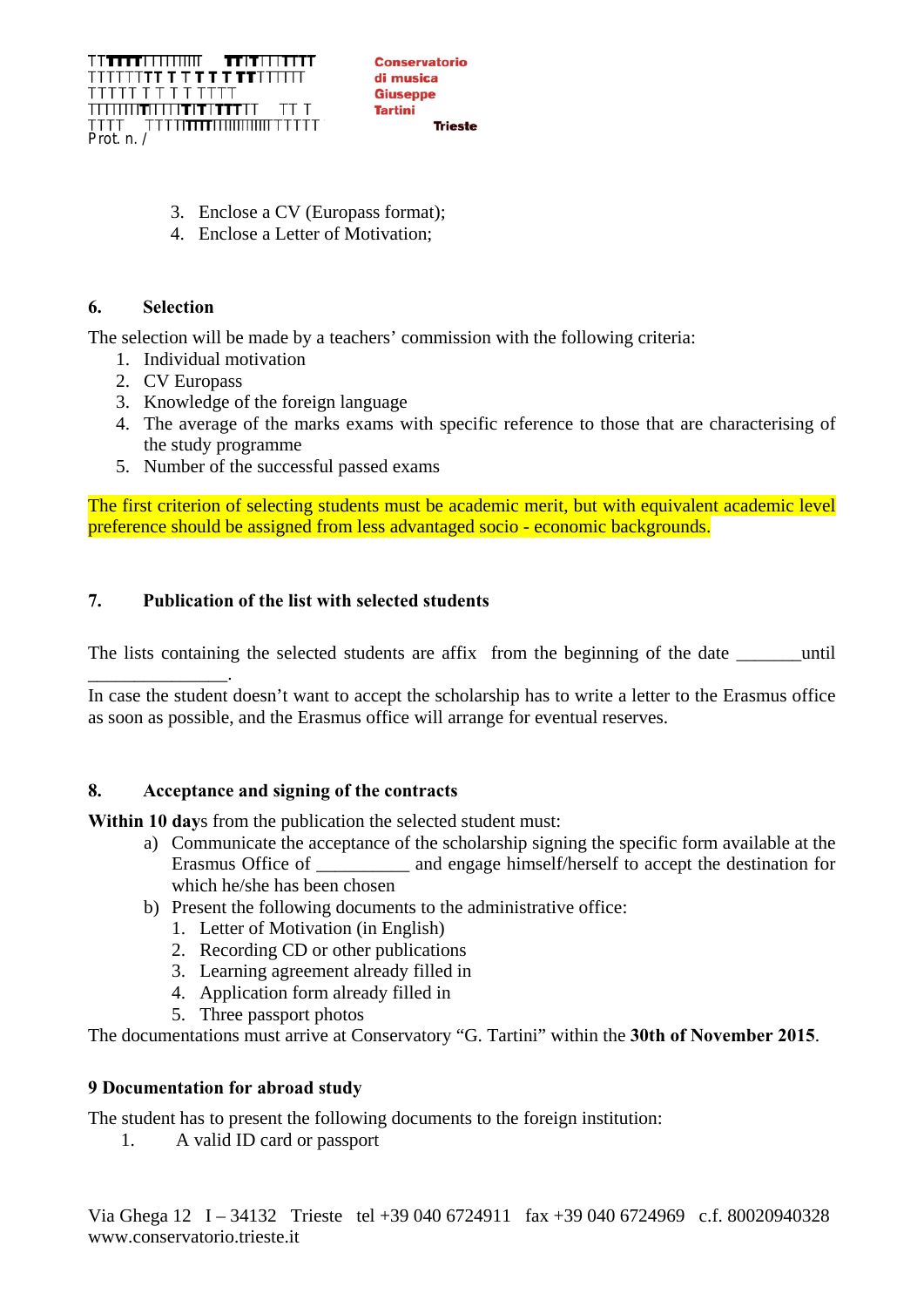- 2. the E 111 form (European health card from 2004), issued by the respective local health authority after presenting a specific application, or other forms or other types of insurances necessary in order to make use of the health assistance in the host country during the stay abroad.
- 3. a certificate or an attestation of enrolment of
- 4. a document proving the Erasmus student status
- 5. a copy of the study plan
- 6. several passport photos for each possible document which could be issued in the Foreign country

## **10 Documentation for the return to the place of departure**

When coming back the student has to present the following documents to the Erasmus office of the Conservatory:

- 1. a certification of stay showing the beginning and final dates
- 2. a certification of the courses attended and the certification of any exams passed, clearly indicating the credits in order to allow the academic recognition of such exams
- 3. a written report using the Erasmus form given by the administrative office

## **11 Cheque for the participation**

A payment of the cheque has been planned for the participants according to the contract, on the basis of each effective month of stay abroad. The amount of the individual support established by the National Agencies is  $850 \text{ } \in \text{monthly}$ . In addition to the above-mentioned amount of individual support, the students coming from third countries will receive the following amounts including their travel costs:

| Trip distance            | Amount                   |
|--------------------------|--------------------------|
| Between 100 and 499 km   | 180 EUR each participant |
| Between 500 and 1999 km  | 275 EUR each participant |
| Between 2000 and 2999 km | 360 EUR each participant |
| Between 3000 and 3999 km | 530 EUR each participant |
| Between 4000 and 7999 km | 820 EUR each participant |
| 8000 km or more          | 1100 each participant    |

\*The trip distances have to be calculated using the distance calculator made available by the European commission (…). The distance of a one way trip has to be used to calculate the amount of the EU grant for a round trip.

The outgoing student is entitled to have an advance equal to 80% of the estimated total amount. The balance related to the effective period of stay abroad is distributed after the conclusion of the period of mobility. In case the student does not participate or if he participates partially, he will be compelled to fully refund the Conservatory.